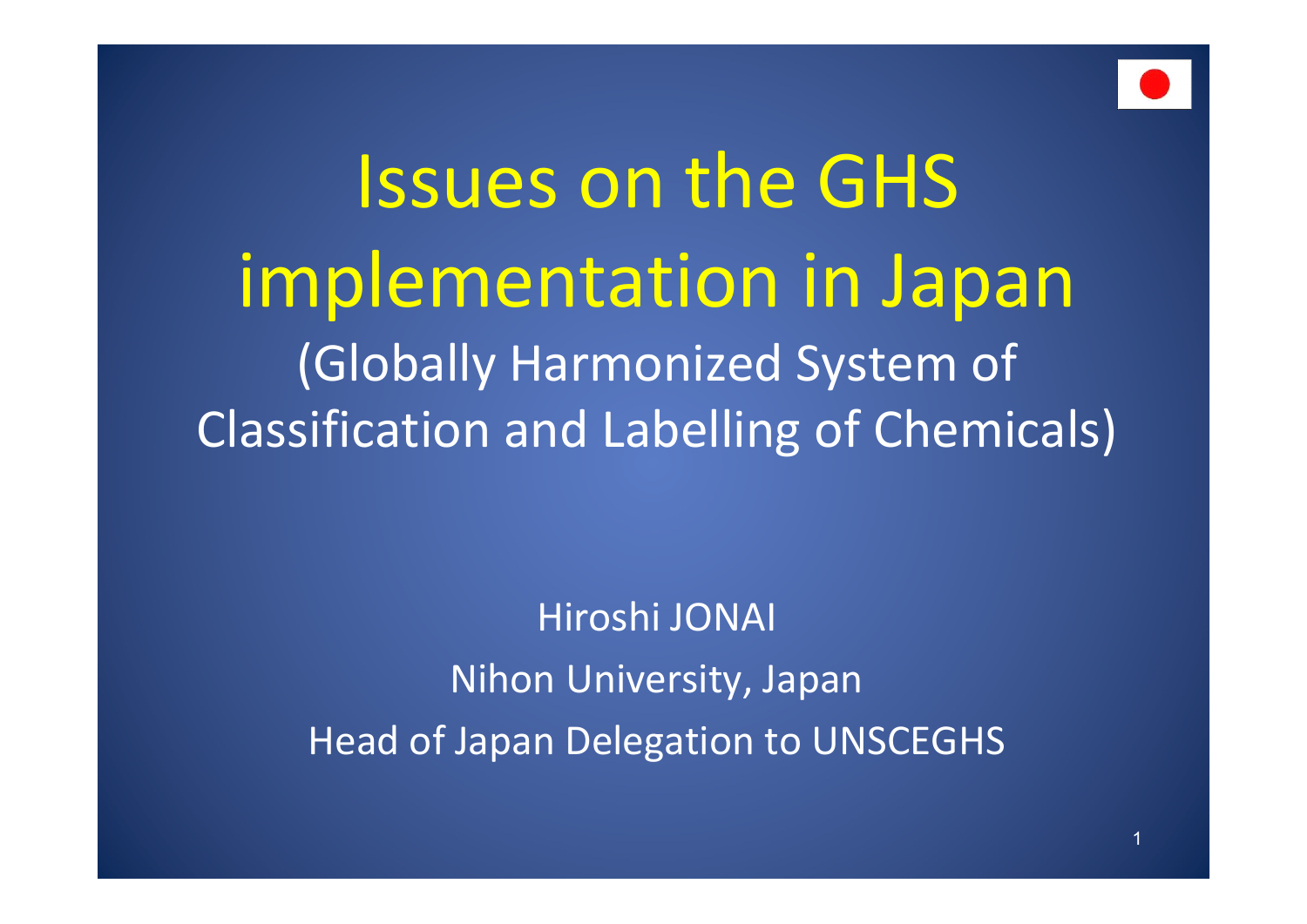

### What is the GHS?

 The Globally Harmonized System of Classification and Labelling of Chemicals (GHS) was issued as United Nations Recommendations in 2003. Since then, many States all over the world have implemented or are preparing to implement the system.

 The GHS will, substantially and inevitably, become the international standards in promoting sound chemical management.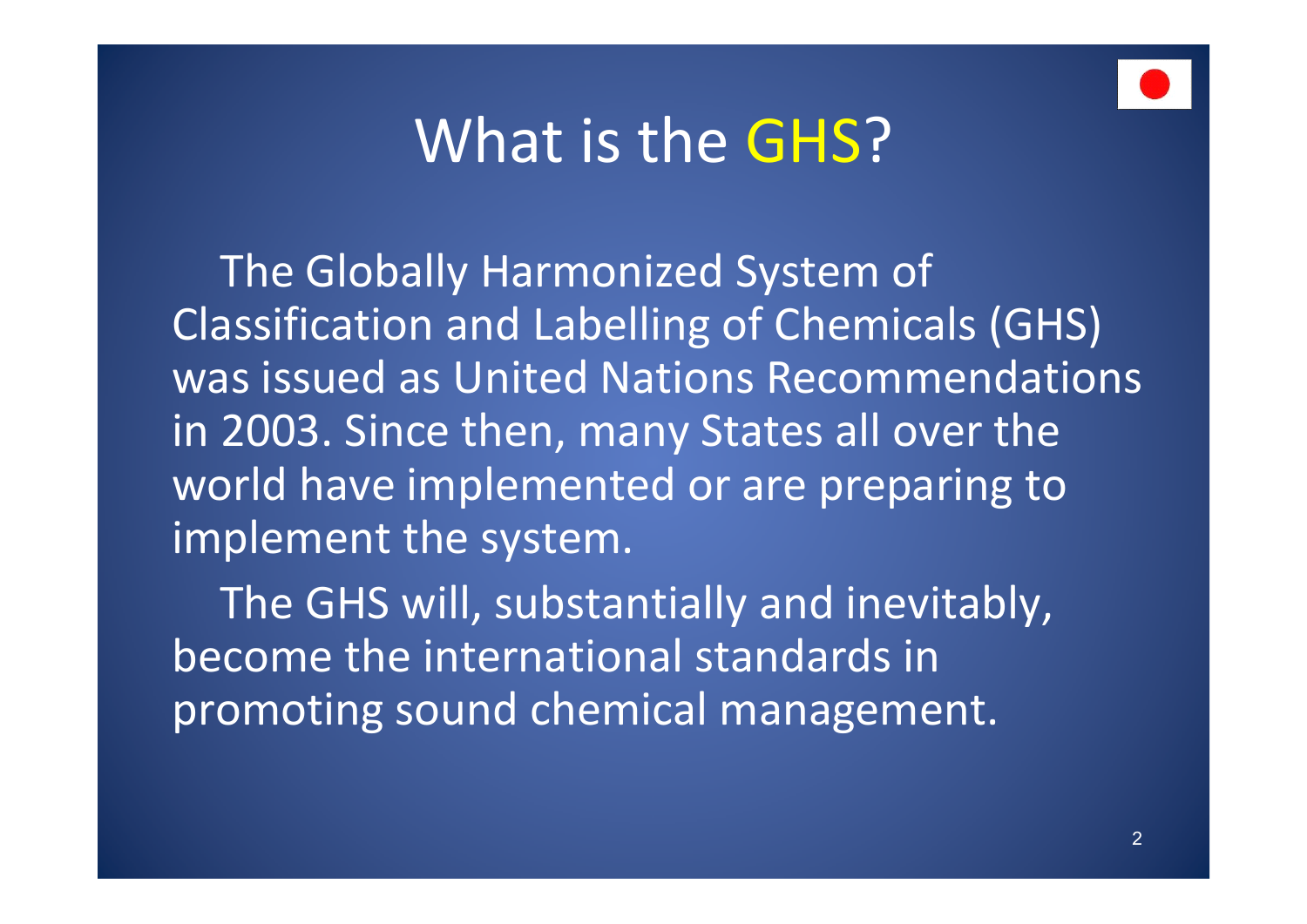

## What is the GHS?

- **Classification** of chemicals according to the coherent criteria
- **Label** elements
- Minimum information for an **SDS** (Safety Data Sheet)

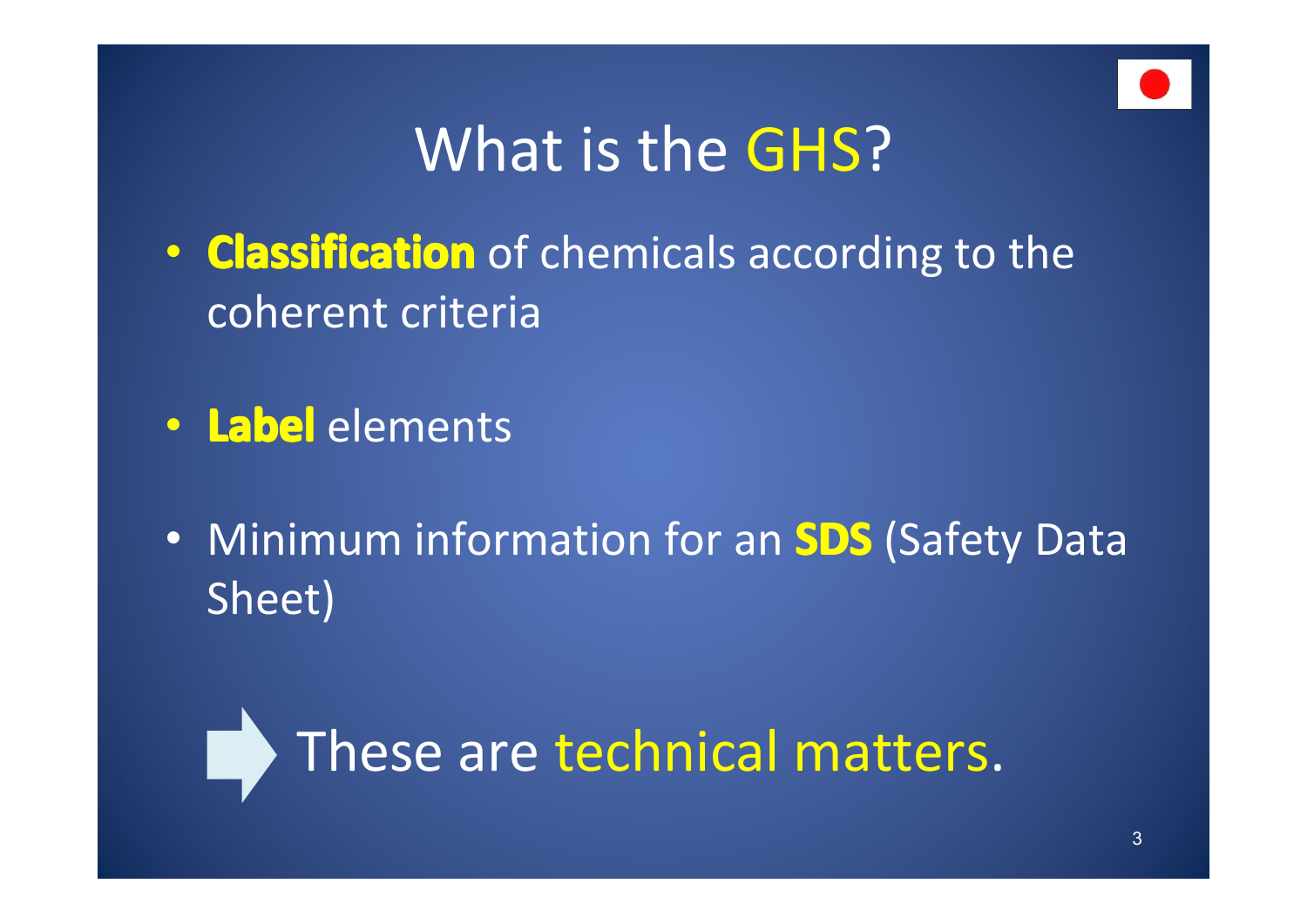

## Hidden principle of the GHS

## Hazard communication system should be the basis of chemical control system.

### • **This is not stressed in the GHS his is not stressed in the GHS his is not stressed in the GHShis is not stressed in the GHS**

**Because the primary bases of the GHS are** regulations of Europe and North America in which hazard communication systems have been established decades ago, that is, this is common base to them.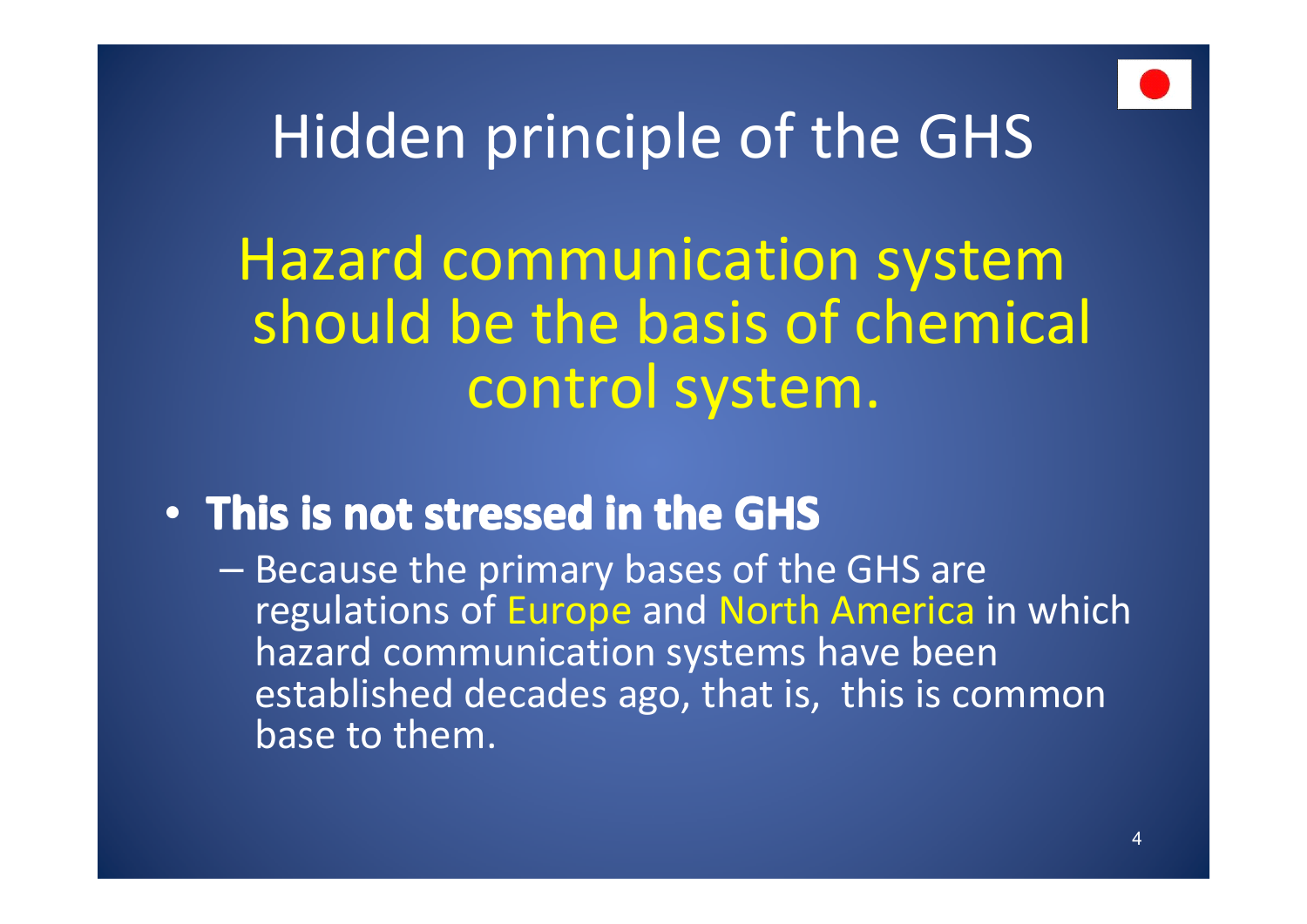

# Without information, No countermeasures!

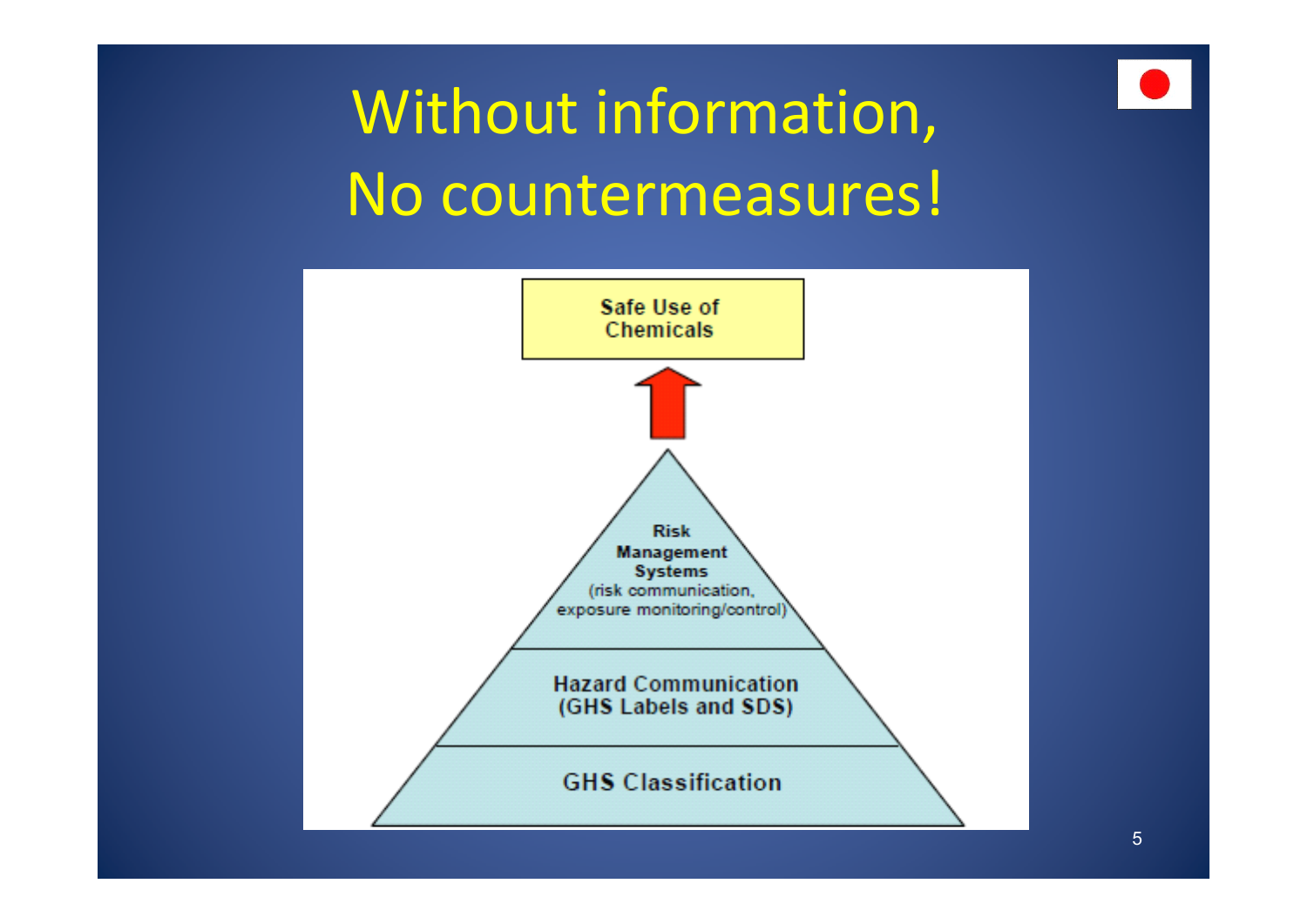# Important points to implement the **GHS**

• No chemical is to be exempted from classification.

- **All hazards (physical, health and** environmental ) should be classified.
- **Labels and SDSs shall be mandatory.**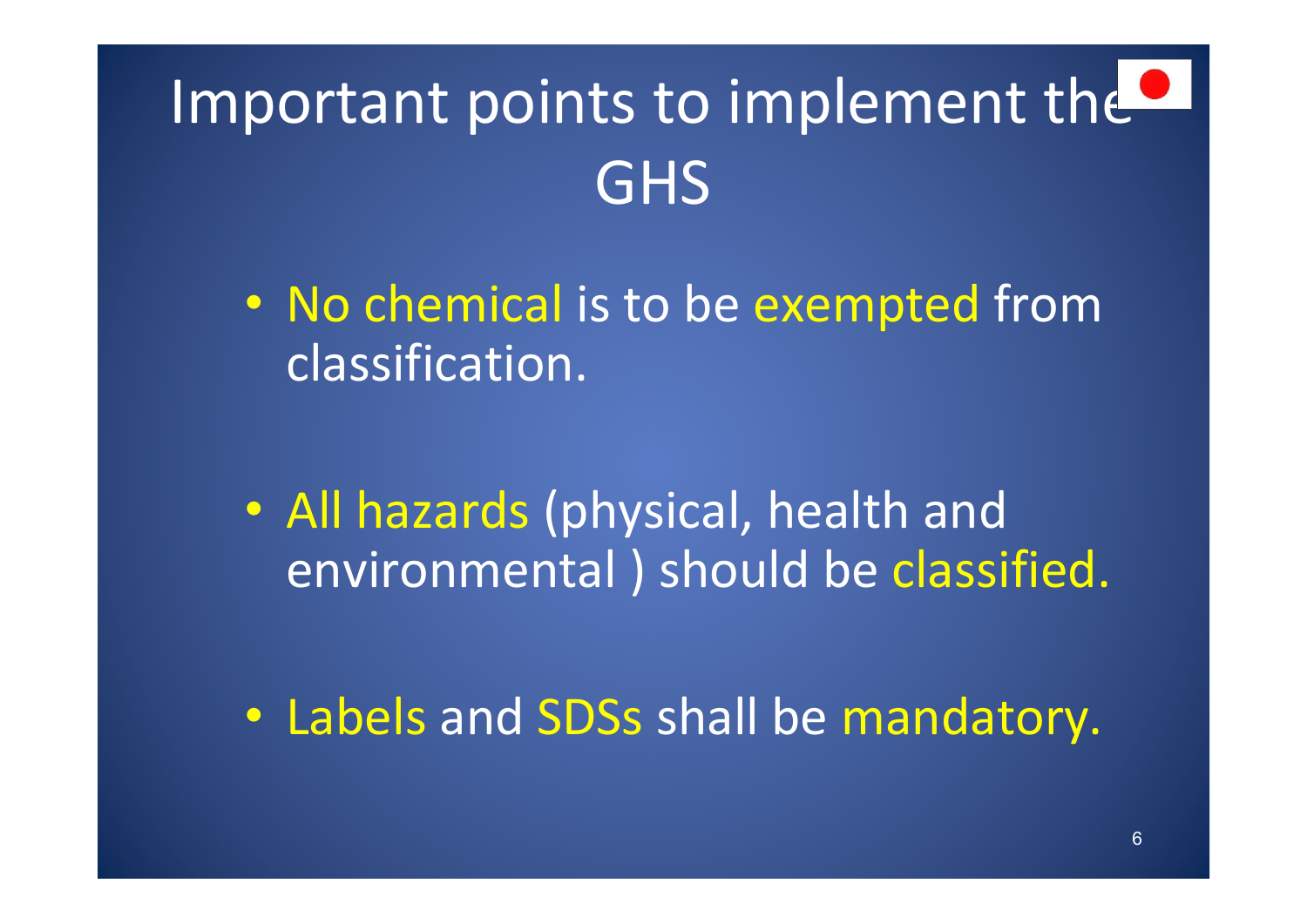What is the regulatory principle to inform of hazards?

•USA, Hazard Communication Standards (HCS) "Worker's right to know"

•EU, Classification, Labelling and Packaging of Substances and Mixtures (CLP) "Supplier's obligation to inform"

The principle depends on the country's culture or custom.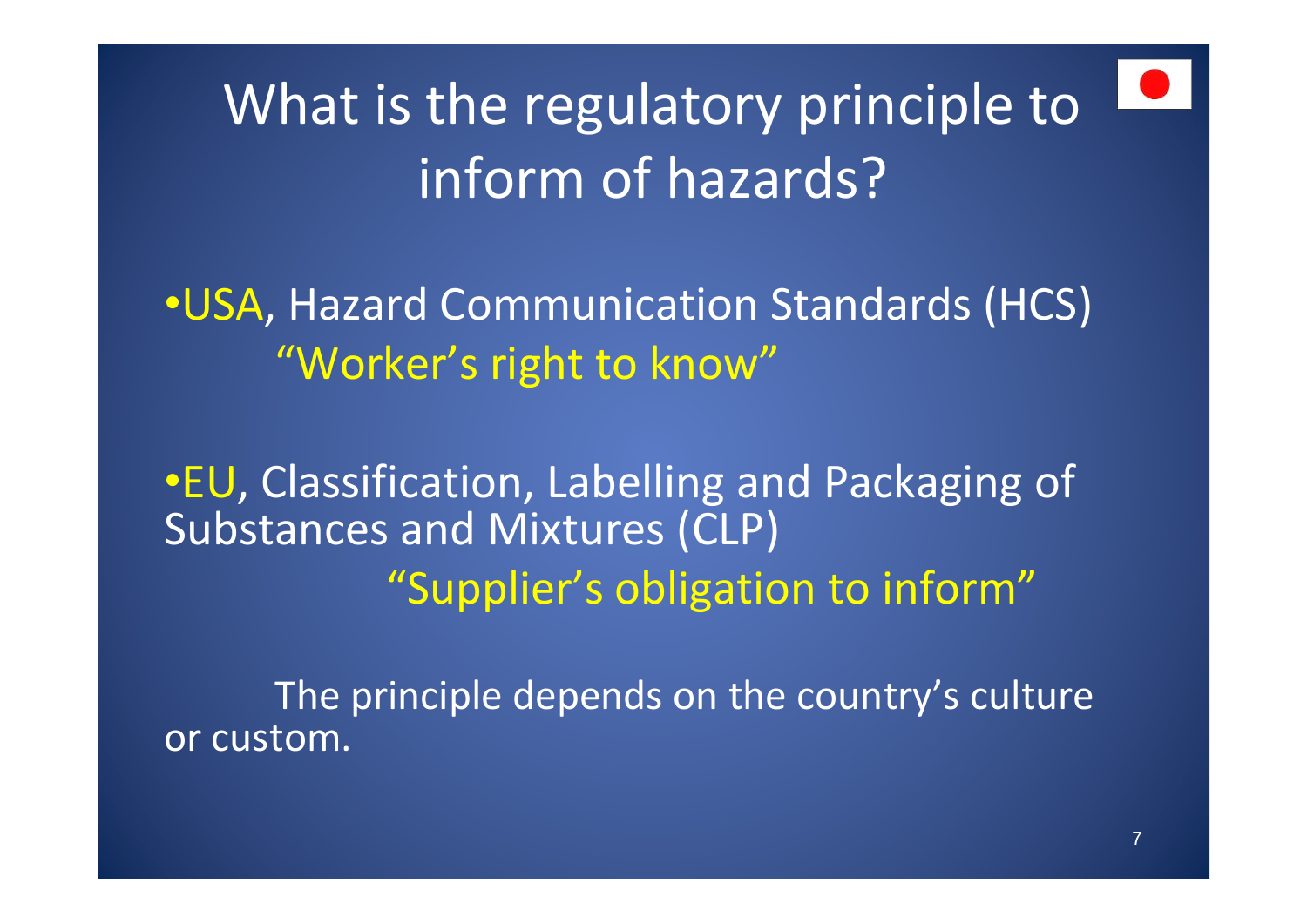### Purpose of this presentation

• To share Japan experience of the GHS implementation

• To inform you of Japan revised regulations related to the GHS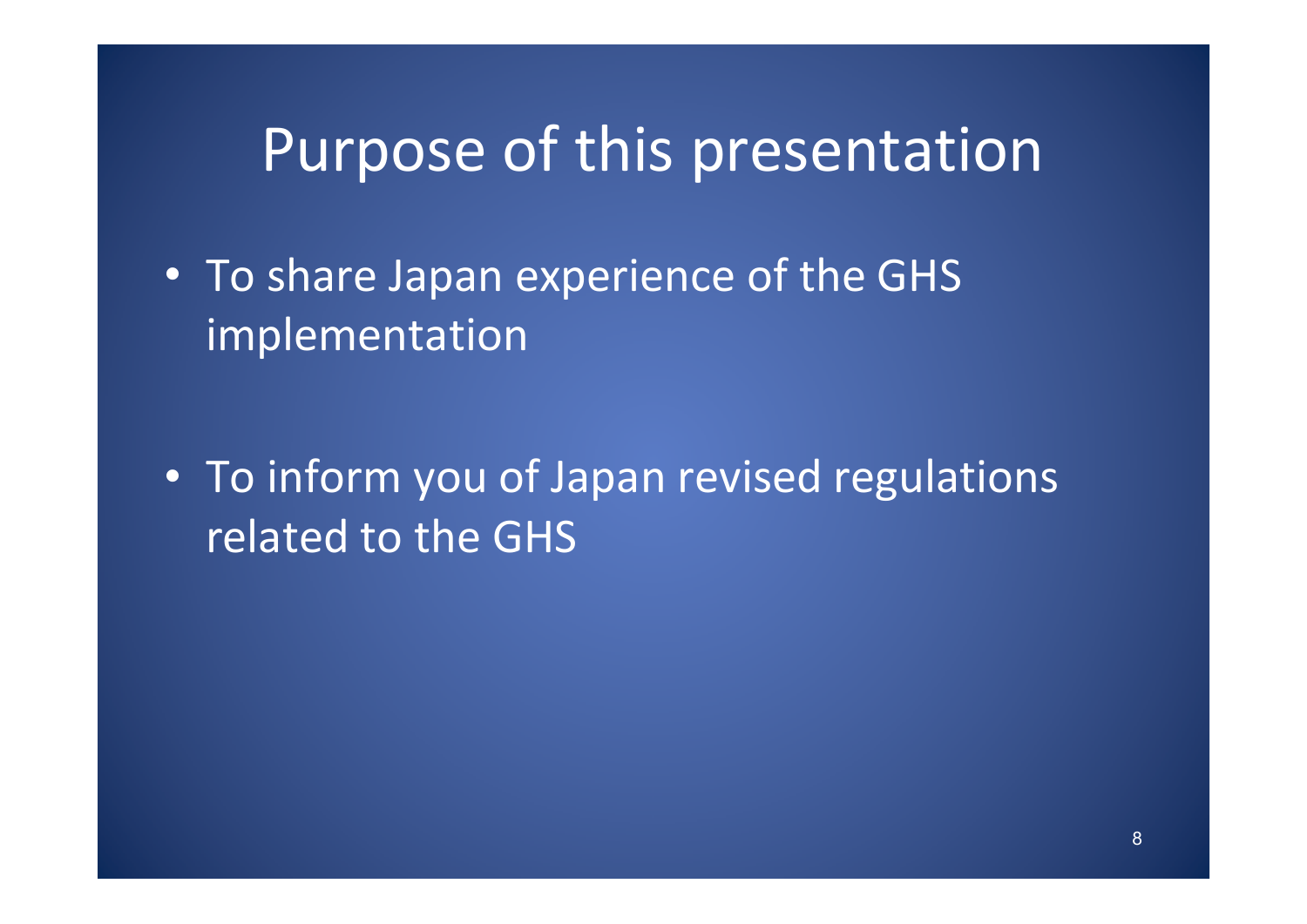

## Hazard communication system

- **In Japan no comprehensive system has** developed.
	- Why? Nobody thought that there was no system in Japan.
		- They think that products without hazard Information on a label are safe.
- There is no laws to implement the GHS as it is in japan so far.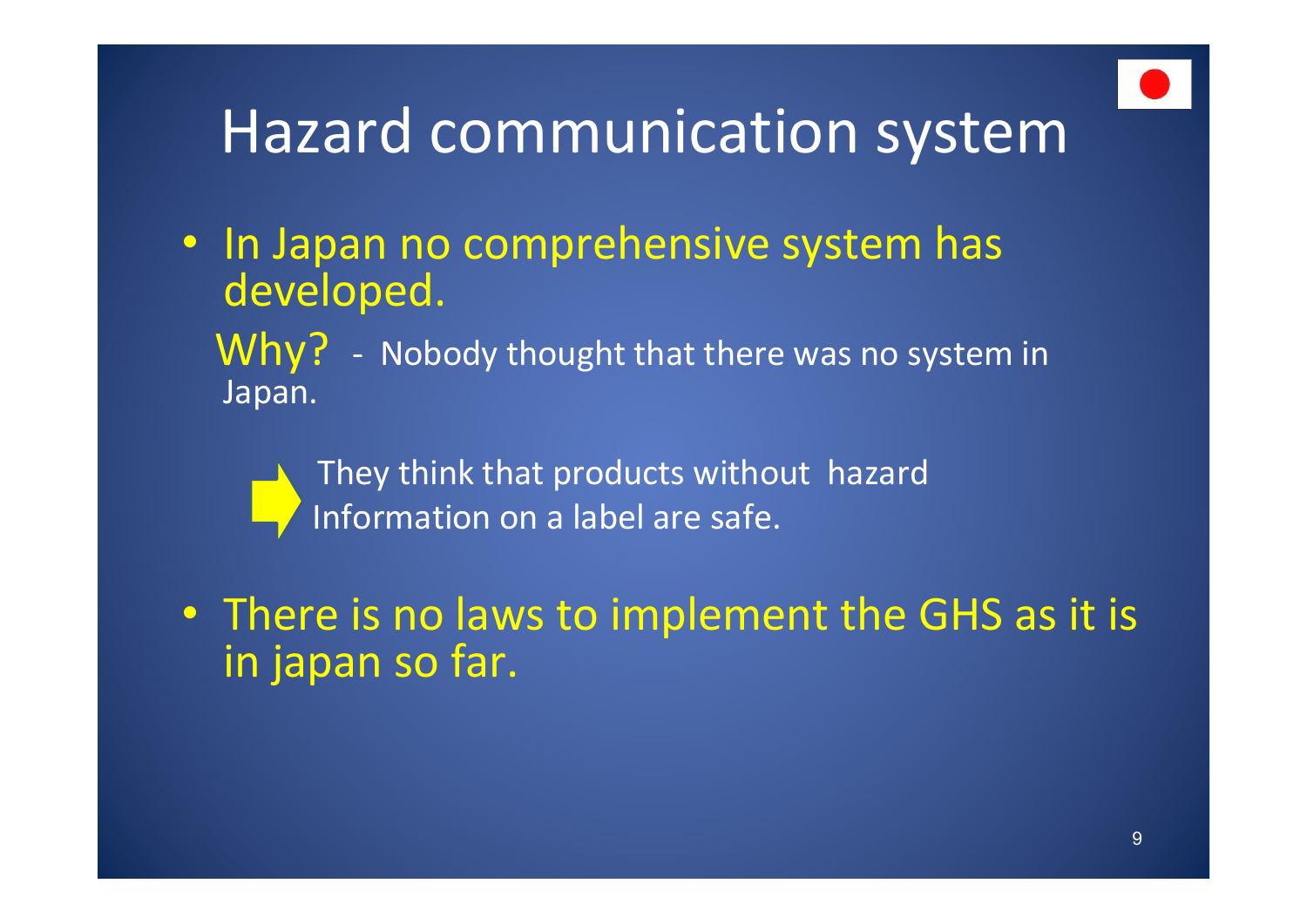

Responsibility of accidents? Problem by no haz-com system •Once an accident occurred by a chemical of which a label has no hazard information.

•Who should be responsible for that, the government, a supplier, an employer, a supervisor or a user oneself ?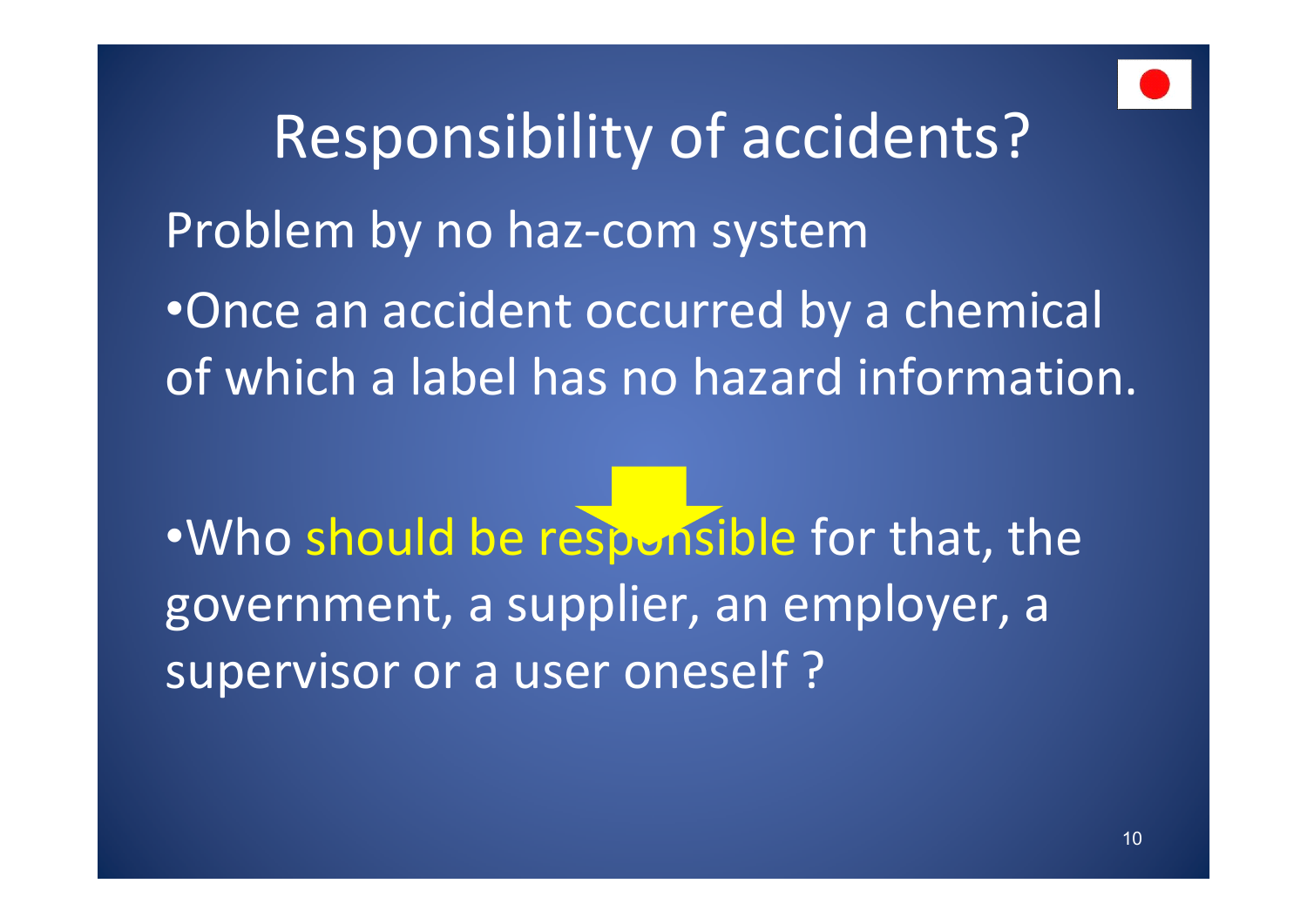## GHS implementation in Japan

### **[Mandatory]** – specific substances

- Industrial Safety and Health Law (label<sup>s</sup> and SDSs)
- Act of PRTR Law (SDSs)

### **[Effort-Obligation]** – other than specific substances above

- Ordinance of Industrial Safety and Health Law (label<sup>s</sup> and SDSs)
- Act of PRTR Law (labels and SDSs)



Labels and SDS for hazardous chemicals in **workplaces** are required whether or not mandatory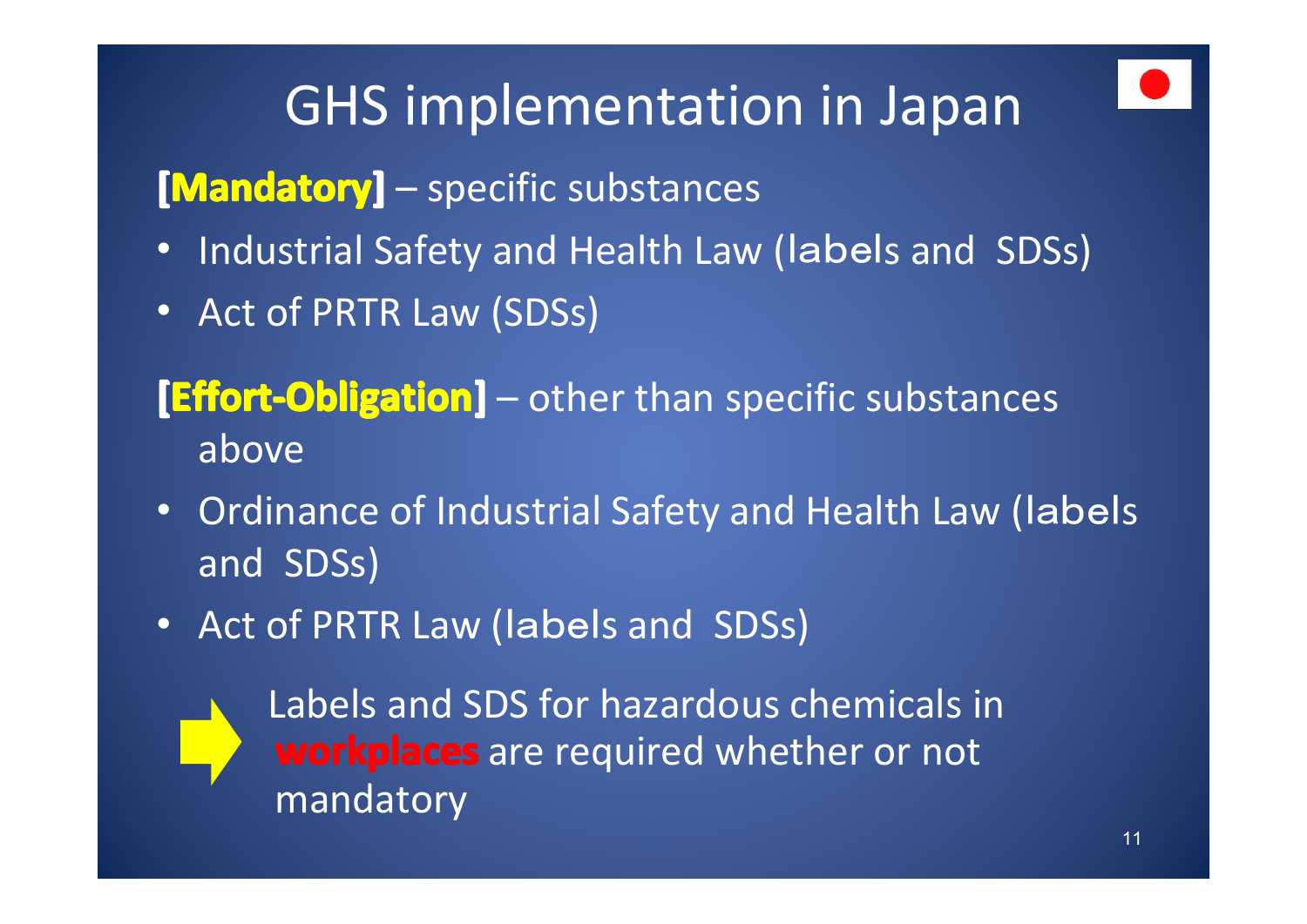### GHS implementation in Japan



### Label

[Article No.] (Effective date) ISHL 104 substances - <u>mandatory</u> 640 substances - <u>mandatory</u> [Article 57-1] (2006.4.1)

ISHL **Ordinance** Other substances - effort-. <u>obligation</u> [Article 24-14] (2012.4.1)

**PRTR Law • Designated substances** Act (Class I 462, Class II 100)

(2012.6.1)

obligation (2012.6.1)

SDS [Article No.] (Effective date) [Article 57-2] (2006.4.1) Other substances - effort**obligation** [Article 24-15] (2012.4.1)

- nces Designated substances (Class I 462, Class II 100) – $-$  mandatory (2012.6.1)
- Other substances <u>effort-cobligation</u> (2012.6.1) • Other substances - effort-

**For classification or labelling, JIS Z 7252 or** JIS Z 7253 to be referred.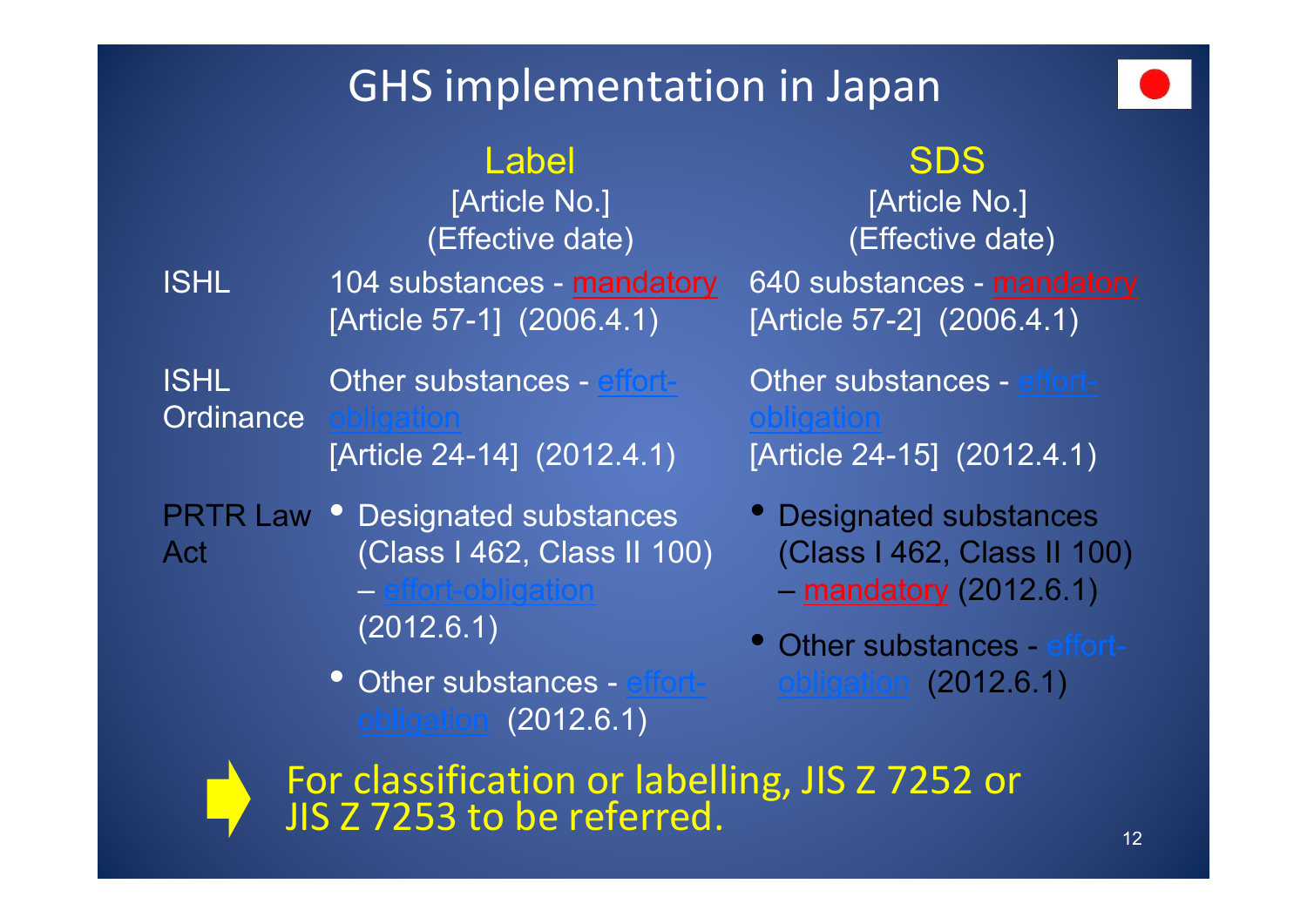

## Issues to be considered in Japan

- There is no GHS-based system for consumer products.
- **Effort-obligation system may be hard for** foreign companies to understand. (effort-obligation : to do the best to observe regulations, no penalty )
	- $\bullet$  GHS, especially pictograms and hazard statements, is challenging to Japanese, so good educational system is needed.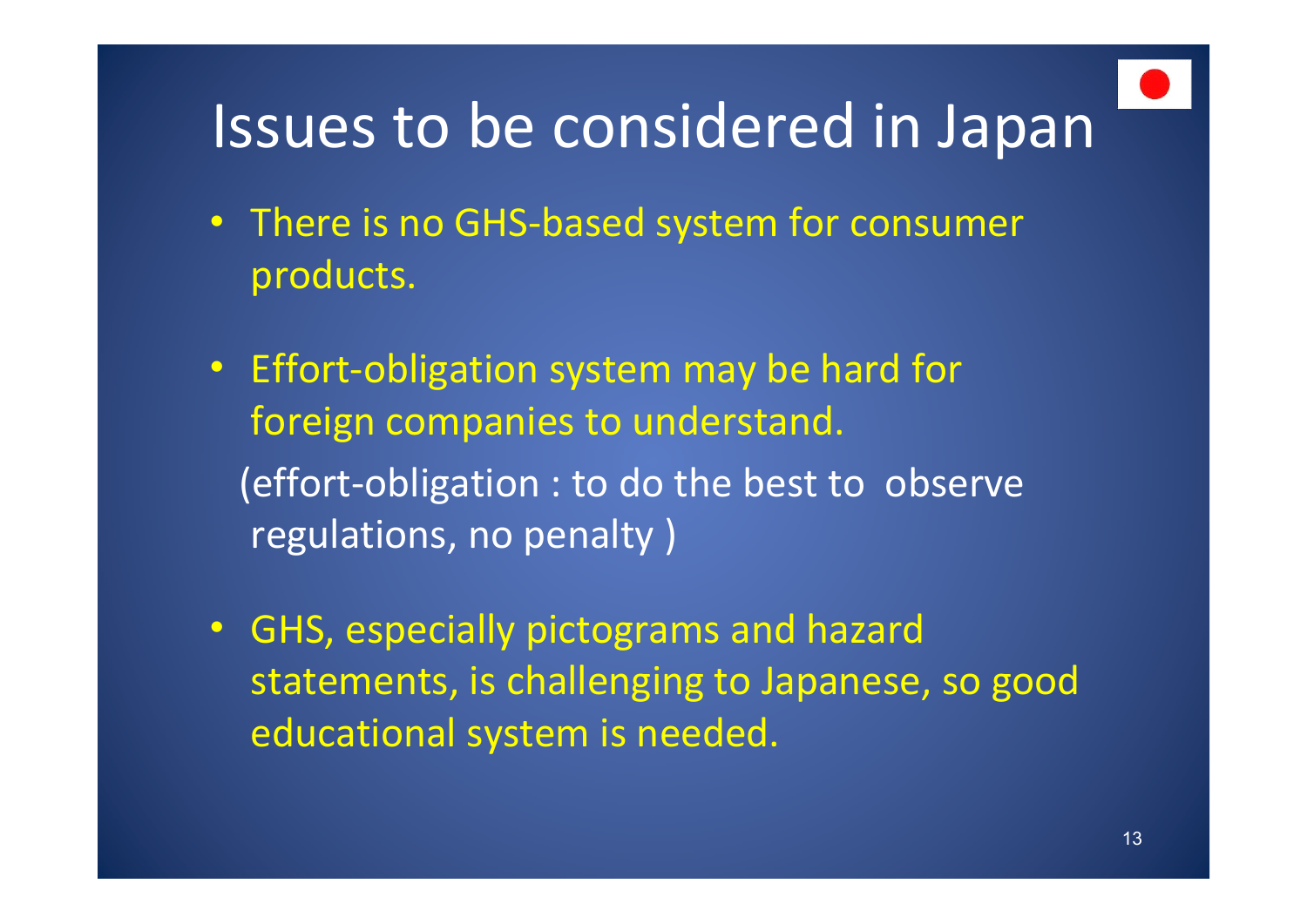### Status of GHS implementation (mandatory – with a kind of penalty)

| Region or<br>country                     | <b>Chemicals</b><br>covered | <b>Hazards</b><br>exempted | <b>Sectors</b><br>covered |
|------------------------------------------|-----------------------------|----------------------------|---------------------------|
| EU-CLP,<br><b>REACH</b>                  | All                         | <b>None</b>                | All                       |
| <b>USA-HCS</b>                           | <b>All</b>                  | Environmental              | Workplace                 |
| Japan-ISHL                               | Label-104<br><b>SDS-640</b> | Environmental              | Workplace                 |
| <b>ASEAN</b>                             | ְרְרְיָ                     | ְרְרְיָ                    | ְרְרְיָ                   |
| EU way might be the most understandable. |                             |                            |                           |